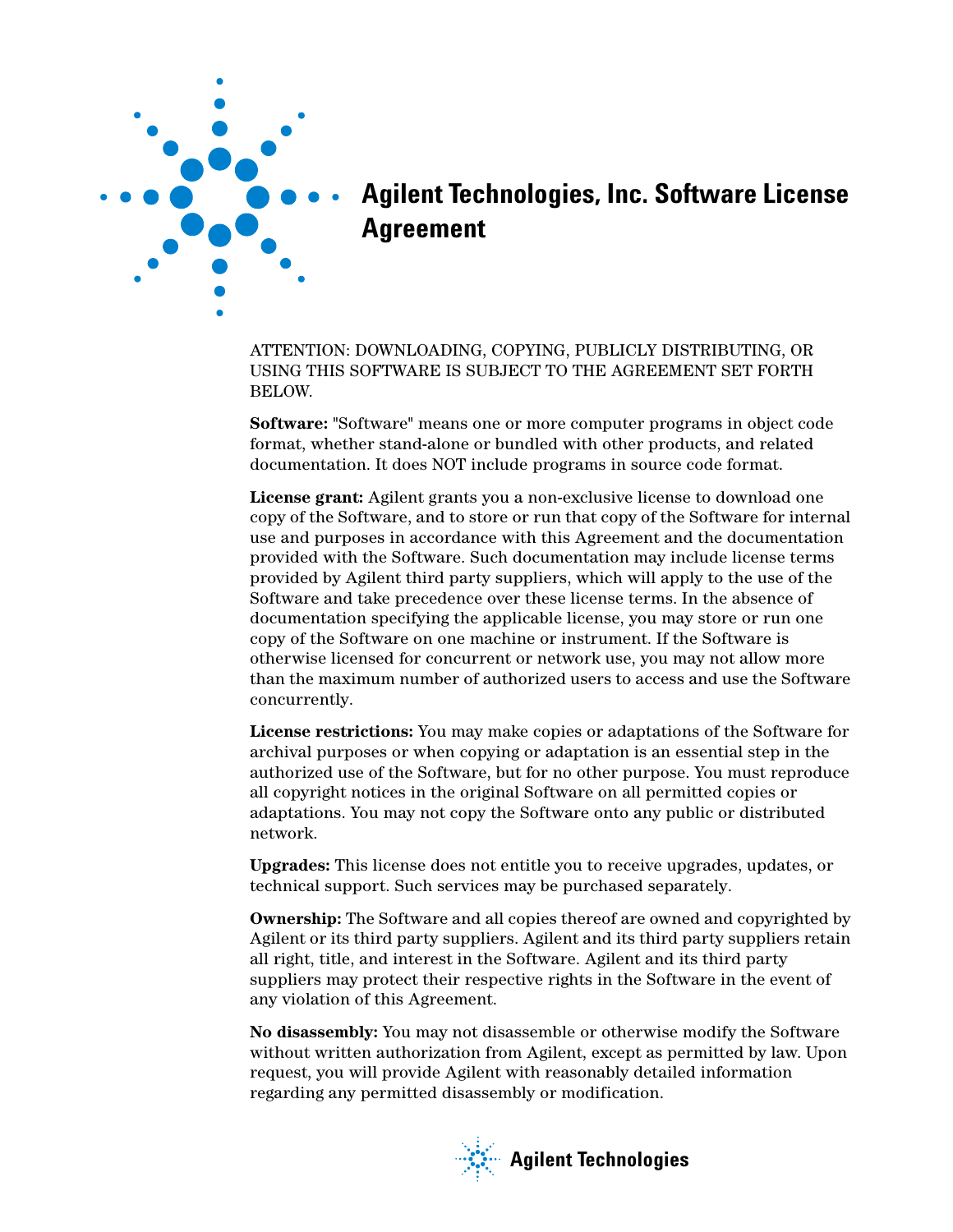**High risk activities:** The Software is not specifically written, designed, manufactured, or intended for use in the planning, construction, maintenance, or direct operation of a nuclear facility, nor for use in on line control or fail safe operation of aircraft navigation, control or communication systems, weapon systems, or direct life support systems.

**Transfer:** You may transfer the license granted to you here provided that you deliver all copies of the Software to the transferee along with this Agreement, and pay any applicable fees to the extent permissible under local laws. The transferee must accept this Agreement as a condition to any transfer. Your license to use the Software will terminate upon transfer.

**Termination:** Agilent may terminate this license upon notice for breach of this Agreement. Upon termination, you must immediately destroy all copies of the Software.

**Export requirements:** If you export, re-export, or import Software, technology or technical data licensed hereunder, you assume responsibility for complying with applicable laws and regulations and for obtaining required export and import authorizations. Agilent may terminate this license immediately if you are in violation of any applicable laws or regulations.

**U.S. Government restricted rights:** Software and technical data rights granted to the federal government include only those rights customarily provided to end user customers. Agilent provides this customary commercial license in Software and technical data pursuant to FAR 12.211 (Technical Data) and 12.212 (Computer Software) and, for the Department of Defense, DFARS 252.227-7015 (Technical Data - Commercial Items) and DFARS 227.7202-3 (Rights in Commercial Computer Software or Computer Software Documentation).

**NO WARRANTY:** TO THE EXTENT ALLOWED BY LOCAL LAW, AND EXCEPT TO THE EXTENT AGILENT HAS PROVIDED A SPECIFIC WRITTEN WARRANTY APPLICABLE TO THIS PRODUCT, THIS SOFTWARE IS PROVIDED TO YOU "AS IS" WITHOUT WARRANTIES OR CONDITIONS OF ANY KIND, WHETHER ORAL OR WRITTEN, EXPRESS OR IMPLIED. AGILENT SPECIFICALLY DISCLAIMS ANY IMPLIED WARRANTIES OR CONDITIONS OF MERCHANTABILITY, SATISFACTORY QUALITY, NON-INFRINGEMENT AND FITNESS FOR A PARTICULAR PURPOSE. SHOULD THE SOFTWARE PROVE DEFECTIVE, YOU ASSUME THE ENTIRE RISK AND COST RESULTING FROM OR RELATING TO THE DEFECT. SOME JURISDICTIONS DO NOT ALLOW EXCLUSIONS OF IMPLIED WARRANTIES OR CONDITIONS, SO THE ABOVE EXCLUSION MAY NOT APPLY TO YOU. YOU MAY HAVE OTHER RIGHTS THAT VARY ACCORDING TO LOCAL LAW.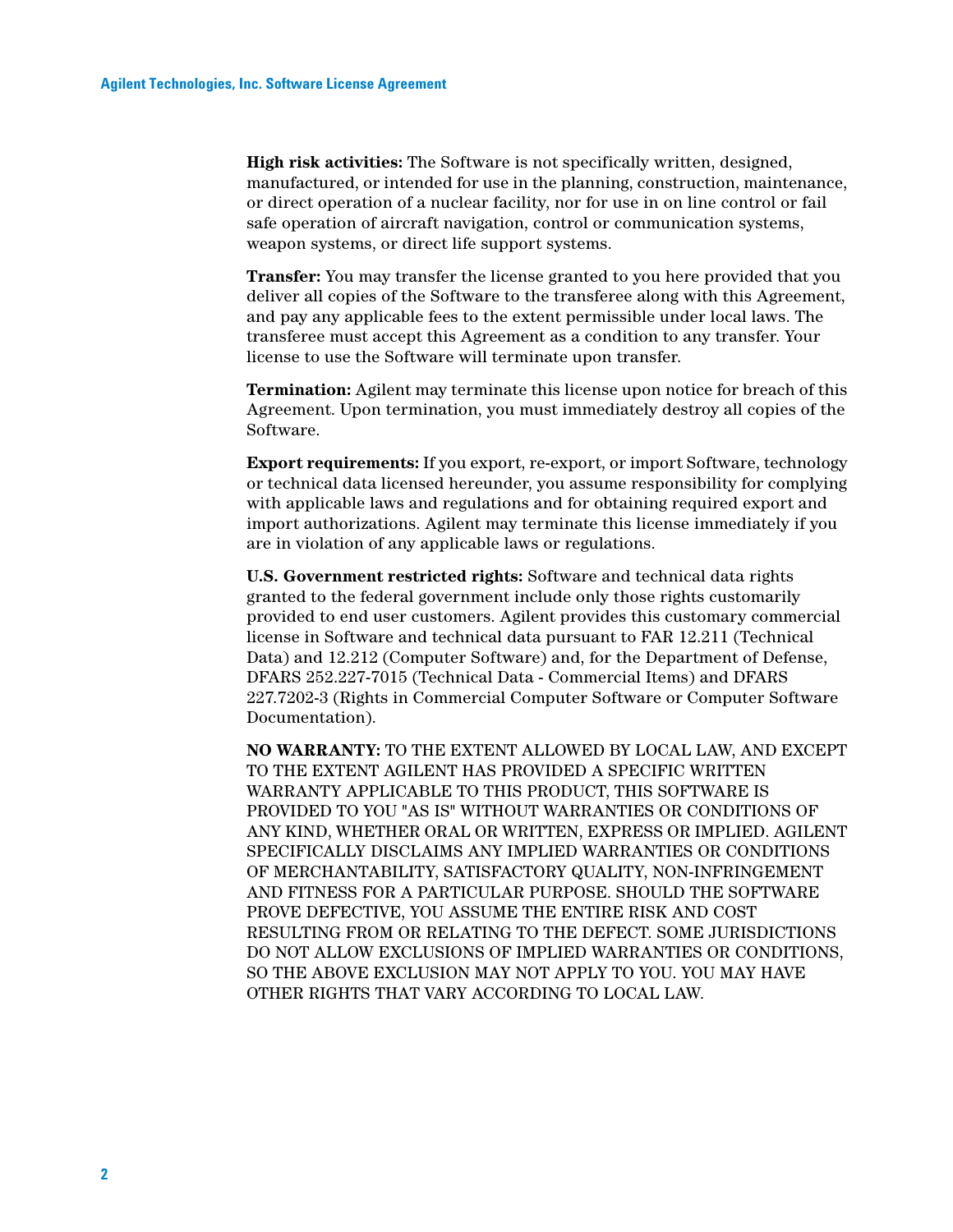**LIMITATION OF LIABILITY:** TO THE EXTENT ALLOWED BY LOCAL LAW, IN NO EVENT WILL AGILENT OR ITS SUBSIDIARIES, AFFILIATES OR SUPPLIERS BE LIABLE FOR DIRECT, SPECIAL, INCIDENTAL, CONSEQUENTIAL, OR OTHER DAMAGES (INCLUDING LOST PROFIT, LOST DATA, OR DOWNTIME COSTS), ARISING OUT OF THE USE, INABILITY TO USE, OR THE RESULTS OF USE OF THE SOFTWARE, WHETHER BASED IN WARRANTY, CONTRACT, TORT OR OTHER LEGAL THEORY, AND WHETHER OR NOT ADVISED OF THE POSSIBILITY OF SUCH DAMAGES. YOUR USE OF THE SOFTWARE IS ENTIRELY AT YOUR OWN RISK. SOME JURISDICTIONS DO NOT ALLOW THE EXCLUSION OR LIMITATION OF LIABILITY FOR DAMAGES, SO THE ABOVE LIMITATION MAY NOT APPLY TO YOU.

**Applicable law:** Disputes arising in connection with this Agreement will be governed by the laws of the United States and of the State of New York, without regard to choice of law provisions. The United Nations Convention for Contracts for the International Sale of Goods will not apply to this Agreement.

**Unenforceability:** To the extent that any provision of this Agreement is determined to be illegal or unenforceable, the remainder of this Agreement will remain in full force and effect.

**Entire agreement:** This Agreement constitutes the entire agreement between you and Agilent, and supersedes any previous communications, representations, or agreements between the parties, whether oral or written, regarding transactions hereunder except for a specific warranty issued by Agilent with regard to this product. Your additional or different terms and conditions will not apply. This Agreement may not be changed except by an amendment signed by an authorized representative of each party.